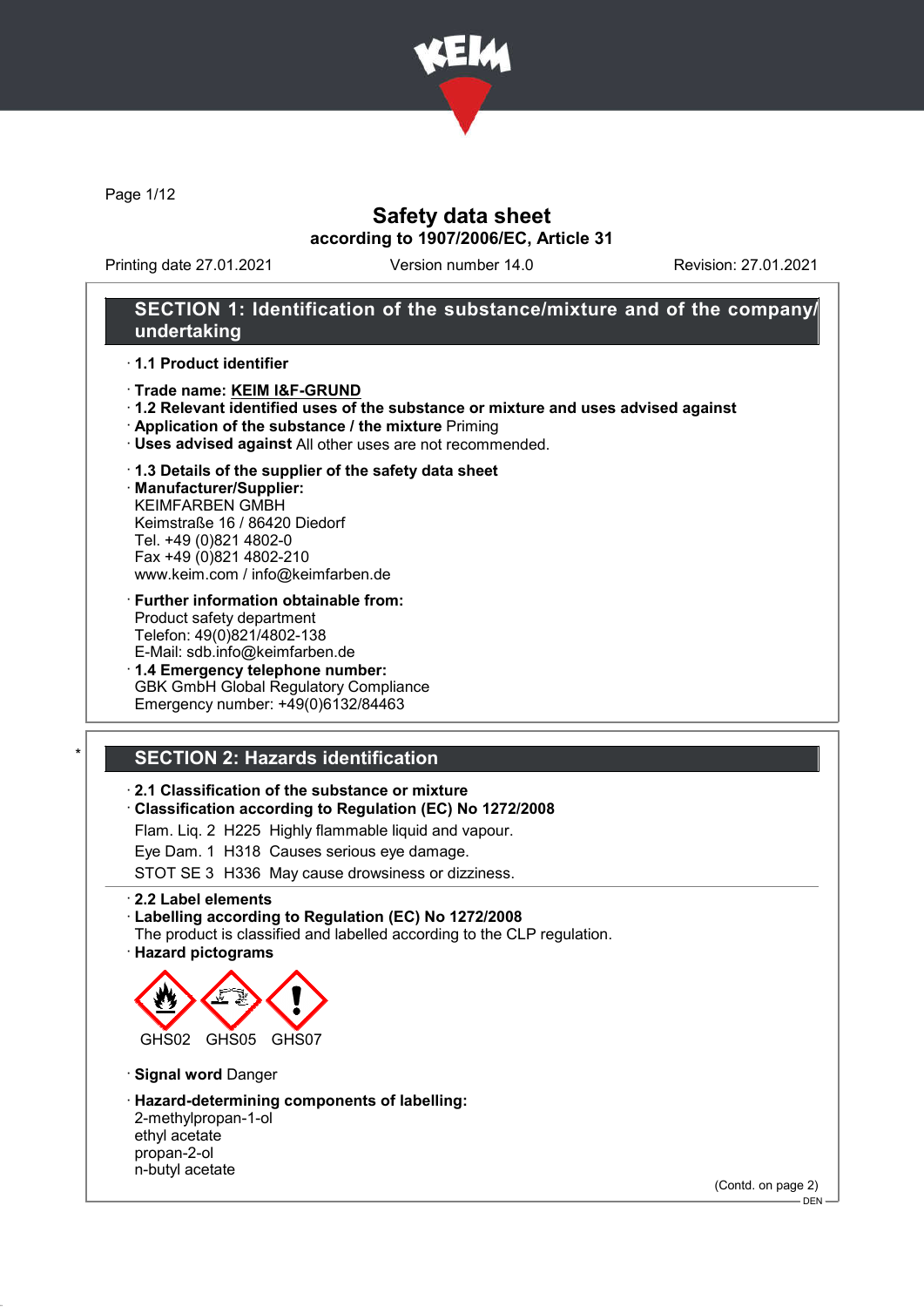

Page 2/12

## Safety data sheet according to 1907/2006/EC, Article 31

Printing date 27.01.2021 Version number 14.0 Revision: 27.01.2021

#### Trade name: KEIM I&F-GRUND

|                                 | (Contd. of page 1)                                                                                                                                 |
|---------------------------------|----------------------------------------------------------------------------------------------------------------------------------------------------|
| $\cdot$ Hazard statements       |                                                                                                                                                    |
|                                 | H225 Highly flammable liquid and vapour.                                                                                                           |
| H318 Causes serious eye damage. |                                                                                                                                                    |
|                                 | H336 May cause drowsiness or dizziness.                                                                                                            |
| · Precautionary statements      |                                                                                                                                                    |
| P102 and the P102               | Keep out of reach of children.                                                                                                                     |
| P210                            | Keep away from heat, hot surfaces, sparks, open flames and other ignition<br>sources. No smoking.                                                  |
| P233                            | Keep container tightly closed.                                                                                                                     |
|                                 | P305+P351+P338 IF IN EYES: Rinse cautiously with water for several minutes. Remove contact<br>lenses, if present and easy to do. Continue rinsing. |
| P315                            | Get immediate medical advice/attention.                                                                                                            |
| P405                            | Store locked up.                                                                                                                                   |
| P403+P235                       | Store in a well-ventilated place. Keep cool.                                                                                                       |
| P <sub>501</sub>                | Dispose of contents/container in accordance with regional/national regulations.                                                                    |
| $\cdot$ Additional information: |                                                                                                                                                    |
|                                 | EUH066 Repeated exposure may cause skin dryness or cracking.                                                                                       |
| 2.3 Other hazards               |                                                                                                                                                    |
|                                 | $\cdot$ Results of PBT and vPvB assessment                                                                                                         |
| · PBT: Not applicable           |                                                                                                                                                    |
|                                 |                                                                                                                                                    |

· vPvB: Not applicable

## SECTION 3: Composition/information on ingredients

· 3.2 Mixtures

 $\Gamma$ 

· Description: Preparation based on synthetic resins and organic solvents

### · Dangerous components:

| υαιιγοινασ συιτιροιισικο.                                                                                     |                                                                                                                    |                    |
|---------------------------------------------------------------------------------------------------------------|--------------------------------------------------------------------------------------------------------------------|--------------------|
| CAS: 141-78-6<br>EINECS: 205-500-4<br>Index number: 607-022-00-5<br>Reg.nr.: 01-2119475103-46-<br><b>XXXX</b> | ethyl acetate<br><b>Example 2, H225; 2&gt; Eye Irrit. 2, H319; STOT</b><br>SE 3, H336                              | $>25 - 50\%$       |
| CAS: 67-63-0<br>EINECS: 200-661-7<br>Index number: 603-117-00-0<br>Reg.nr.: 01-2119457558-25-<br><b>XXXX</b>  | propan-2-ol<br>$\diamondsuit$ Flam. Liq. 2, H225; $\diamondsuit$ Eye Irrit. 2, H319; STOT<br>SE 3, H336            | $\geq$ 10-<20%     |
| CAS: 123-86-4<br>EINECS: 204-658-1<br>Index number: 607-025-00-1<br>Reg.nr.: 01-2119485493-29-<br><b>XXXX</b> | n-butyl acetate<br><b> O</b> Flam. Lig. 3, H226; <b>OF STOT SE 3</b> , H336                                        | $\geq$ 10-<20%     |
| CAS: 78-83-1<br>EINECS: 201-148-0<br>Index number: 603-108-00-1<br>Reg.nr.: 01-2119484609-23-<br><b>XXXX</b>  | 2-methylpropan-1-ol<br>Eye Dam. 1, H318; ♦ Skin \$\, Flam. 1, H318; ♦ Skin<br>Irrit. 2, H315; STOT SE 3, H335-H336 | $>3 - 10\%$        |
|                                                                                                               |                                                                                                                    | (Contd. on page 3) |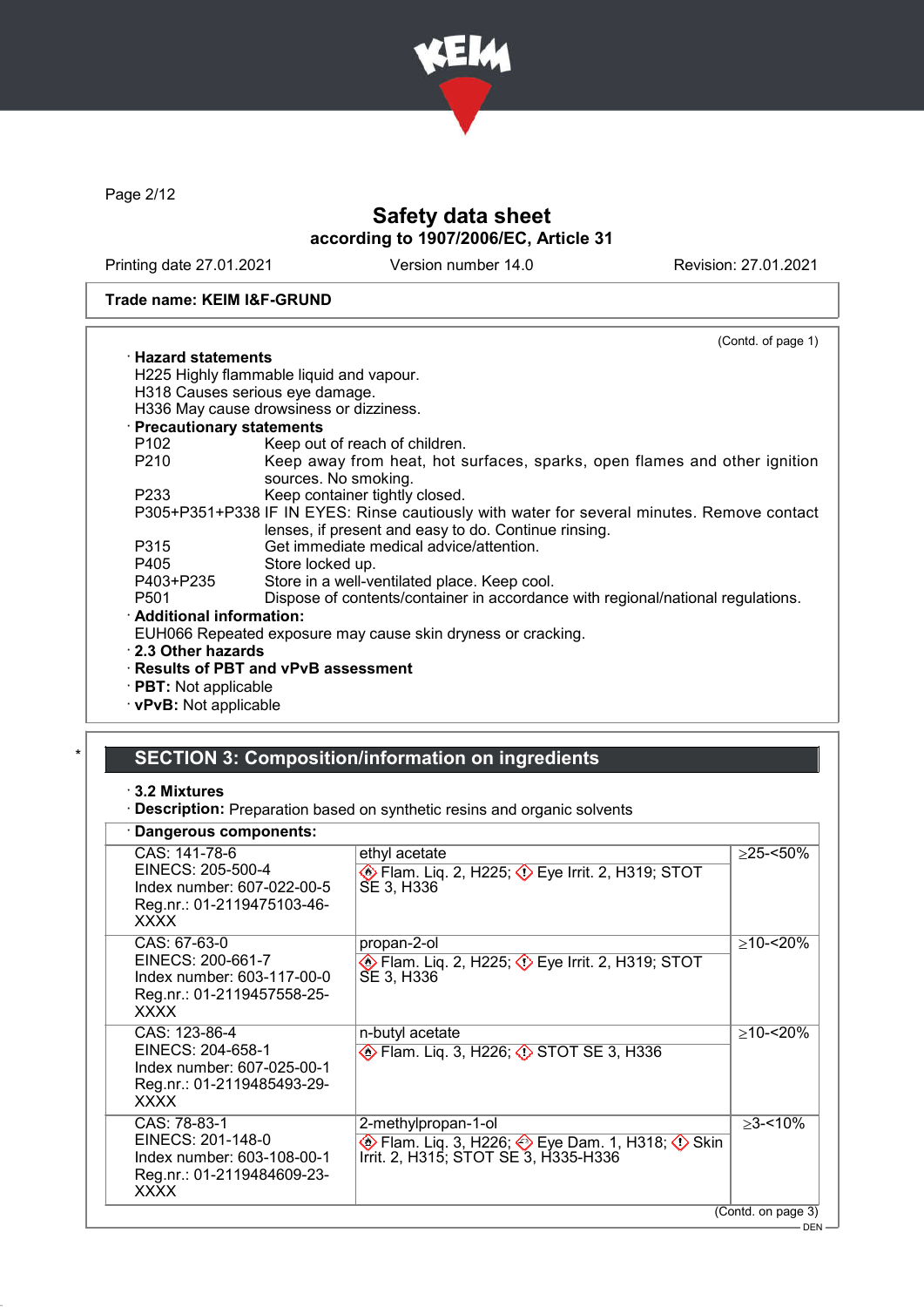

Page 3/12

### Safety data sheet according to 1907/2006/EC, Article 31

Printing date 27.01.2021 Version number 14.0 Revision: 27.01.2021

#### Trade name: KEIM I&F-GRUND

|                                                                                                               |                                                                                              | (Contd. of page 2) |
|---------------------------------------------------------------------------------------------------------------|----------------------------------------------------------------------------------------------|--------------------|
| CAS: 64-17-5<br>EINECS: 200-578-6<br>Index number: 603-002-00-5                                               | ethanol<br><b>Example 18 Flam.</b> Liq. 2, H225; $\Diamond$ Eye Irrit. 2, H319               | $>2.5 - 10\%$      |
| CAS: 108-65-6<br>EINECS: 203-603-9<br>Index number: 607-195-00-7<br>Reg.nr.: 01-2119475791-29-<br><b>XXXX</b> | 2-methoxy-1-methylethyl acetate<br><b>Example 13, H226; 4&gt; STOT SE 3, H336</b>            | $>2.5 - 10\%$      |
| CAS: 6846-50-0<br>EINECS: 229-934-9                                                                           | 1-isopropyl-2,2-dimethyltrimethylene diisobutyrate<br>Repr. 2, H361; Aquatic Chronic 3, H412 | $>1 - 2.5\%$       |
|                                                                                                               | Additional information: For the wording of the listed hazard phrases refer to section 16.    |                    |

## SECTION 4: First aid measures

#### · 4.1 Description of first aid measures

#### · General information:

With appearance of symptoms or in cases of doubt seek medical advice . In case of unconsciousness place patient stably in side position for transportation. When seeing the doctor we suggest to present this safety data sheet. Immediately remove any clothing soiled by the product. After inhalation: Take affected people into fresh air and keep quiet. Seek medical treatment in case of complaints. · After skin contact: Immediately wash with water and soap and rinse thoroughly. Do not use solvents or thinners. If skin irritation continues, consult a doctor. After eve contact: Rinse opened eye for several minutes under running water. Then consult a doctor. · After swallowing: Rinse mouth and throat well with water. Do not induce vomiting; call for medical help immediately. · 4.2 Most important symptoms and effects, both acute and delayed No further relevant information available. · 4.3 Indication of any immediate medical attention and special treatment needed No further relevant information available.

## SECTION 5: Firefighting measures

- · 5.1 Extinguishing media
- · Suitable extinguishing agents:
- CO2, powder or water spray. Fight larger fires with water spray or alcohol resistant foam.
- · For safety reasons unsuitable extinguishing agents: Water with full jet

(Contd. on page 4)

DEN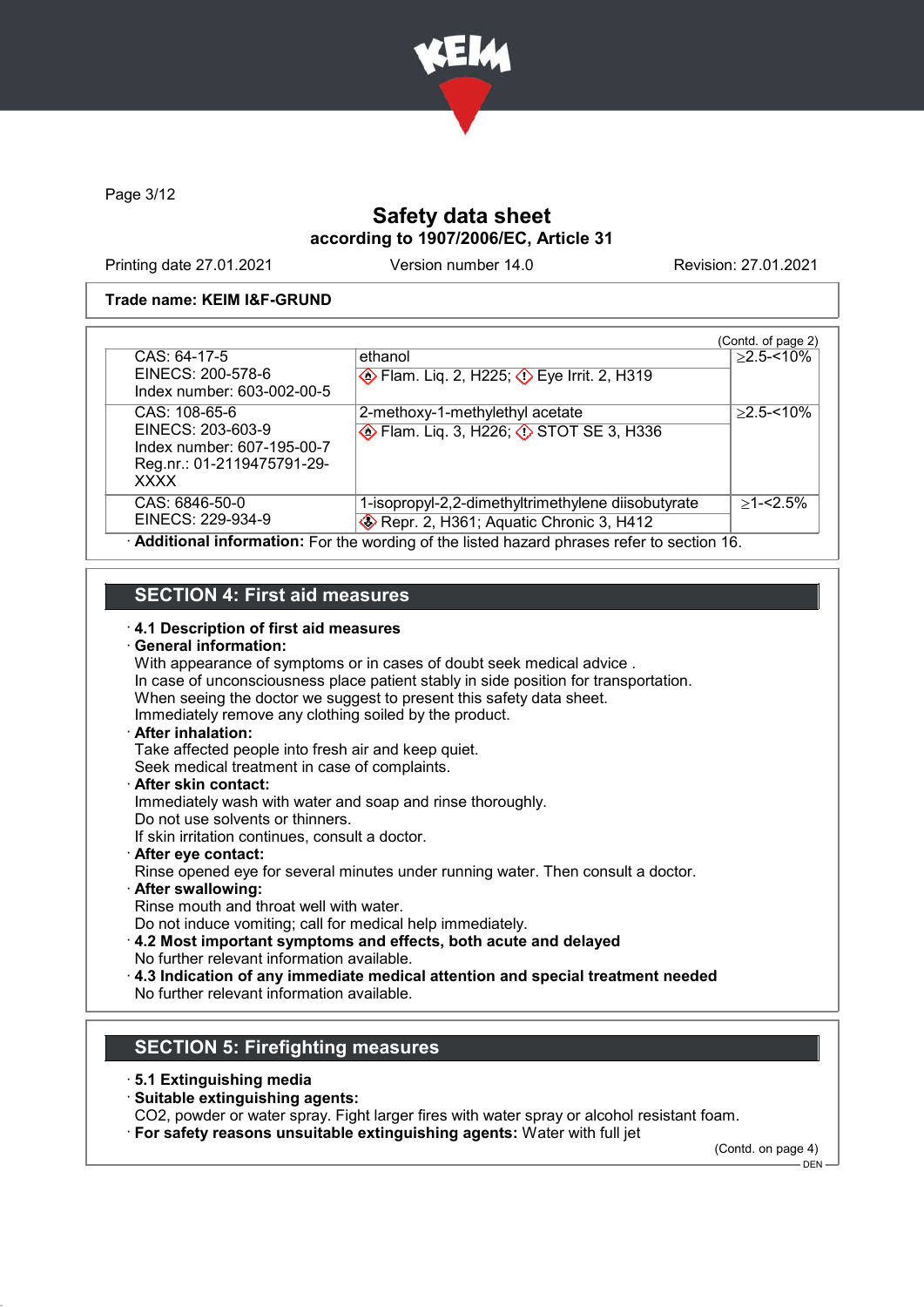

Page 4/12

### Safety data sheet according to 1907/2006/EC, Article 31

Printing date 27.01.2021 Version number 14.0 Revision: 27.01.2021

#### Trade name: KEIM I&F-GRUND

|                                                     | (Contd. of page 3)<br>5.2 Special hazards arising from the substance or mixture                                                                                  |
|-----------------------------------------------------|------------------------------------------------------------------------------------------------------------------------------------------------------------------|
|                                                     | In case of fire, thick, black smoke develops. Inhalation of the dangerous decomposition products                                                                 |
|                                                     | may cause serious health damages.                                                                                                                                |
| carbon oxide (COx)                                  | In case of fire, the following can be released:                                                                                                                  |
| Nitrogen oxides (NOx)                               |                                                                                                                                                                  |
| 5.3 Advice for firefighters                         |                                                                                                                                                                  |
|                                                     | · Specila protective equipment: Wear self-contained respiratory protective device.                                                                               |
| · Additional information                            |                                                                                                                                                                  |
|                                                     | Cool endangered receptacles with water spray.                                                                                                                    |
|                                                     | Collect contaminated fire fighting water separately. It must not enter the sewage system.                                                                        |
|                                                     | Dispose of fire debris and contaminated fire fighting water in accordance with official regulations.<br>In case of fire do not breathe smoke, fumes and vapours. |
|                                                     | <b>SECTION 6: Accidental release measures</b>                                                                                                                    |
|                                                     |                                                                                                                                                                  |
|                                                     |                                                                                                                                                                  |
|                                                     | 6.1 Personal precautions, protective equipment and emergency procedures                                                                                          |
| Keep away from ignition sources.                    |                                                                                                                                                                  |
| Ensure adequate ventilation<br>Do not inhale fumes. |                                                                                                                                                                  |
|                                                     | Respect the protection rules (see section 7 a. 8).                                                                                                               |
|                                                     | Wear protective equipment. Keep unprotected people away.                                                                                                         |
| 6.2 Environmental precautions:                      |                                                                                                                                                                  |
|                                                     | Do not allow product to reach soil, sewage system or any water course.                                                                                           |
|                                                     | Inform respective authorities in case of seepage into water course or sewage system.                                                                             |
|                                                     | Follow local governmental rules and regulations.                                                                                                                 |
|                                                     | 6.3 Methods and material for containment and cleaning up:                                                                                                        |
|                                                     | Dispose contaminated material as waste according to item 13.                                                                                                     |
| Ensure adequate ventilation.                        | Absorb with non-combustible liquid-binding material (sand, earth, diatomite, vermiculite).                                                                       |
|                                                     | Dispose of the material collected according to regulations.                                                                                                      |
|                                                     | Clear contaminated areas thoroughly.                                                                                                                             |
|                                                     |                                                                                                                                                                  |
| 6.4 Reference to other sections                     | See Section 7 for information on safe handling.                                                                                                                  |
|                                                     | See Section 8 for information on personal protection equipment.<br>See Section 13 for disposal information.                                                      |

### · 7.1 Precautions for safe handling

Keep receptacles tightly sealed.

Do not inhale aerosols.

Ensure good ventilation/exhaustion at the workplace.

Ensure good interior ventilation, especially at floor level. (Fumes are heavier than air).

Avoid contact with skin and eyes.

See item 8 (8.2) for information about suitable protective equipment and technical precautions. Respect the protection rules.

(Contd. on page 5)

 $-$  DEN $-$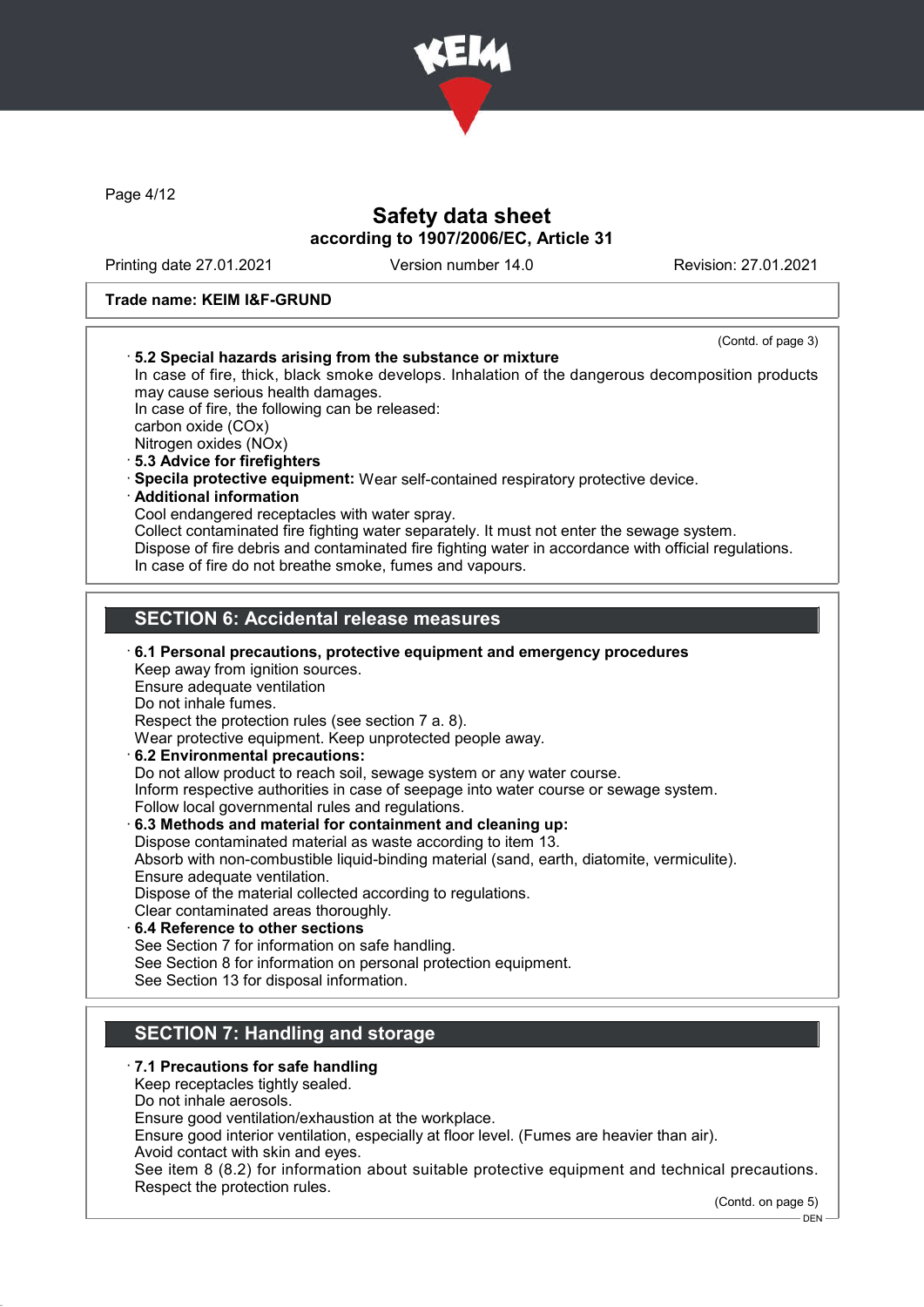

Page 5/12

## Safety data sheet according to 1907/2006/EC, Article 31

Printing date 27.01.2021 Version number 14.0 Revision: 27.01.2021

### Trade name: KEIM I&F-GRUND

| Information about fire - and explosion protection:<br>Fumes can combine with air to form an explosive mixture.<br>Use explosion-proof apparatus / fittings and spark-proof tools.<br>Use only in explosion protected area.<br>Keep ignition sources away - Do not smoke.<br>Protect against electrostatic charges.                                                                                                                                                                                                                                                                                                                                                                                                                                                                                                                               | (Contd. of page 4) |
|--------------------------------------------------------------------------------------------------------------------------------------------------------------------------------------------------------------------------------------------------------------------------------------------------------------------------------------------------------------------------------------------------------------------------------------------------------------------------------------------------------------------------------------------------------------------------------------------------------------------------------------------------------------------------------------------------------------------------------------------------------------------------------------------------------------------------------------------------|--------------------|
| .7.2 Conditions for safe storage, including any incompatibilities<br>· Storage:<br>Requirements to be met by storerooms and receptacles:<br>Store only in unopened original receptacles.<br>Keep in the original containers in a cool and dry place.<br>· Information about storage in one common storage facility:<br>Do not store together with alkalis (caustic solutions).<br>Do not store together with oxidising and acidic materials.<br>· Further information about storage conditions:<br>Store under lock and key and out of the reach of children.<br>Store receptacle in a well ventilated area.<br>Protect from frost.<br>Please note information on label<br>Keep container tightly sealed.<br>Protect from heat and direct sunlight.<br>· Storage class: 3<br>.7.3 Specific end use(s) No further relevant information available. |                    |

# SECTION 8: Exposure controls/personal protection

| 8.1 Control parameters      |                                                                                    |
|-----------------------------|------------------------------------------------------------------------------------|
|                             | · Ingredients with limit values that require monitoring at the workplace:          |
| 141-78-6 ethyl acetate      |                                                                                    |
|                             | AGW (Germany) Long-term value: 730 mg/m <sup>3</sup> , 200 ppm<br>2(I); DFG, EU, Y |
| 67-63-0 propan-2-ol         |                                                                                    |
|                             | AGW (Germany) Long-term value: 500 mg/m <sup>3</sup> , 200 ppm<br>$2(II);$ DFG, Y  |
| 123-86-4 n-butyl acetate    |                                                                                    |
|                             | AGW (Germany) Long-term value: 300 mg/m <sup>3</sup> , 62 ppm<br>2(I);AGS, Y       |
| 78-83-1 2-methylpropan-1-ol |                                                                                    |
|                             | AGW (Germany) Long-term value: 310 mg/m <sup>3</sup> , 100 ppm<br>$1(I);$ DFG, Y   |
| 64-17-5 ethanol             |                                                                                    |
|                             | AGW (Germany) Long-term value: 380 mg/m <sup>3</sup> , 200 ppm<br>4(II); DFG, Y    |
|                             | (Contd. on page 6)                                                                 |
|                             | <b>DEN</b>                                                                         |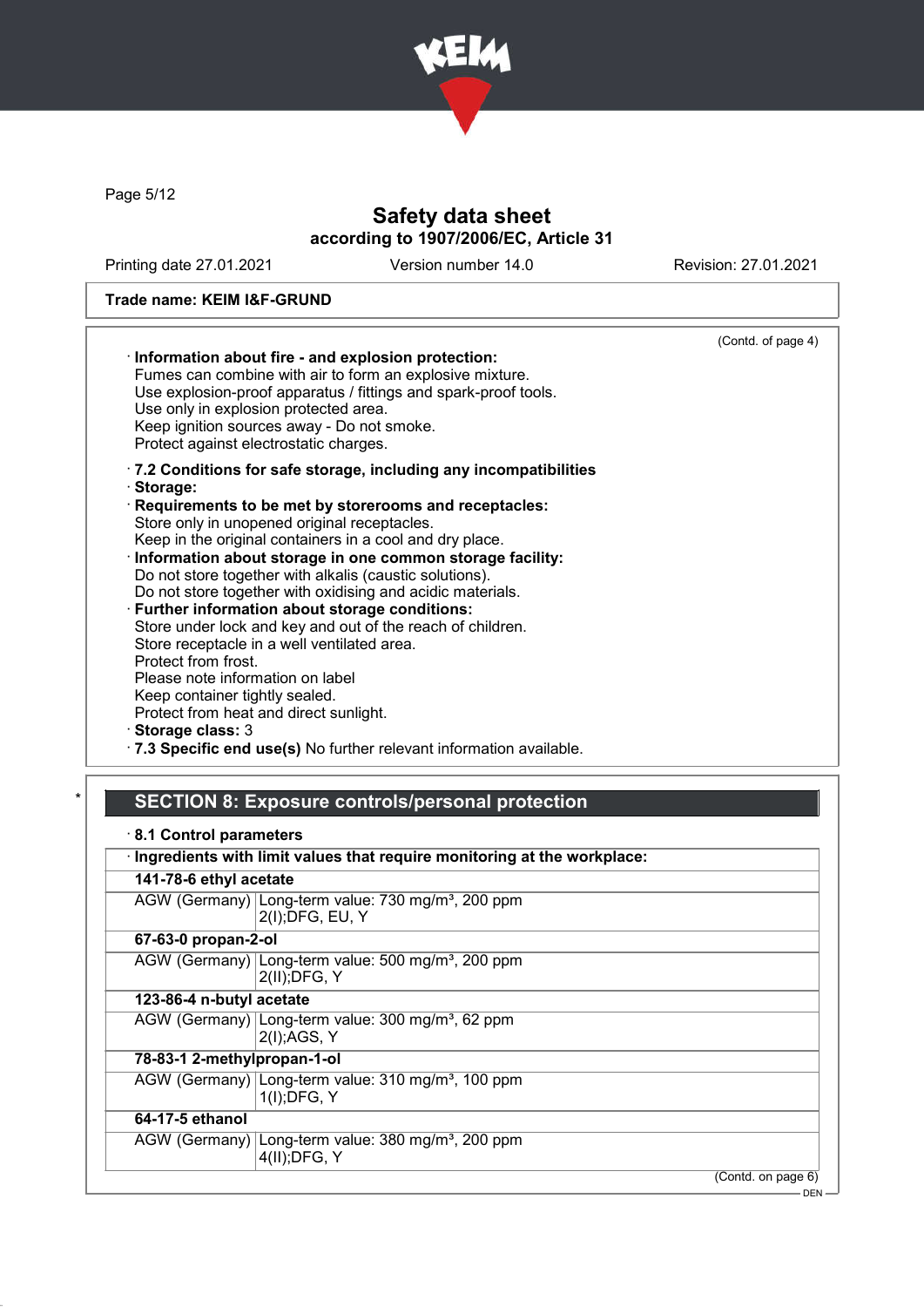

Page 6/12

## Safety data sheet according to 1907/2006/EC, Article 31

Printing date 27.01.2021 Version number 14.0 Revision: 27.01.2021

### Trade name: KEIM I&F-GRUND

|                                                                                                          | 108-65-6 2-methoxy-1-methylethyl acetate                                                                                                                                                                                                                                                                                                                                                                                                                                                                                                                                                                                                                                                                                                                                                                                    |
|----------------------------------------------------------------------------------------------------------|-----------------------------------------------------------------------------------------------------------------------------------------------------------------------------------------------------------------------------------------------------------------------------------------------------------------------------------------------------------------------------------------------------------------------------------------------------------------------------------------------------------------------------------------------------------------------------------------------------------------------------------------------------------------------------------------------------------------------------------------------------------------------------------------------------------------------------|
|                                                                                                          | AGW (Germany) Long-term value: 270 mg/m <sup>3</sup> , 50 ppm<br>1(I); DFG, EU, Y                                                                                                                                                                                                                                                                                                                                                                                                                                                                                                                                                                                                                                                                                                                                           |
|                                                                                                          |                                                                                                                                                                                                                                                                                                                                                                                                                                                                                                                                                                                                                                                                                                                                                                                                                             |
|                                                                                                          | Ingredients with biological limit values:                                                                                                                                                                                                                                                                                                                                                                                                                                                                                                                                                                                                                                                                                                                                                                                   |
| 67-63-0 propan-2-ol                                                                                      |                                                                                                                                                                                                                                                                                                                                                                                                                                                                                                                                                                                                                                                                                                                                                                                                                             |
| BGW (Germany) 25 mg/l                                                                                    | Untersuchungsmaterial: Vollblut<br>Probennahmezeitpunkt: Expositionsende bzw. Schichtende<br>Parameter: Aceton                                                                                                                                                                                                                                                                                                                                                                                                                                                                                                                                                                                                                                                                                                              |
|                                                                                                          | 25 mg/l<br>Untersuchungsmaterial: Urin<br>Probennahmezeitpunkt: Expositionsende bzw. Schichtende<br>Parameter: Aceton                                                                                                                                                                                                                                                                                                                                                                                                                                                                                                                                                                                                                                                                                                       |
|                                                                                                          | Additional information: The lists valid during the making were used as basis.                                                                                                                                                                                                                                                                                                                                                                                                                                                                                                                                                                                                                                                                                                                                               |
| Do not inhale aerosols.<br><b>Respiratory protection:</b><br><b>Combination filter A</b>                 | Keep away from foodstuffs, beverages and feed.<br>Immediately remove all soiled and contaminated clothing.<br>Wash hands before breaks and at the end of work.<br>Avoid contact with the eyes and skin.<br>Use suitable respiratory protective device only when aerosol or mist is formed.                                                                                                                                                                                                                                                                                                                                                                                                                                                                                                                                  |
| <b>Protection of hands:</b><br>Protective gloves<br><b>Material of gloves</b><br>suitable material e.g.: | After each cleaning use treatment creams, for very dry skin greasy ointments.                                                                                                                                                                                                                                                                                                                                                                                                                                                                                                                                                                                                                                                                                                                                               |
| Butyl rubber, BR<br>is recommended.<br>has to be observed.<br>Eye protection:                            | Recommended thickness of the material: $\geq 0.7$ mm<br>The selection of the suitable gloves does not only depend on the material, but also on further marks<br>of quality and varies from manufacturer to manufacturer. As the product is a preparation of several<br>substances, the resistance of the glove material can not be calculated in advance and has therefore<br>to be checked prior to the application.<br>Penetration time of glove material<br>Value for the permeation: level $\geq 6$ (480 min)<br>The determined penetration times according to EN 16523-1:2015 are not performed under practical<br>conditions. Therefore a maximum wearing time, which corresponds to 50% of the penetration time,<br>The exact break trough time has to be found out by the manufacturer of the protective gloves and |
| Tightly sealed goggles<br>if applicable face protection                                                  |                                                                                                                                                                                                                                                                                                                                                                                                                                                                                                                                                                                                                                                                                                                                                                                                                             |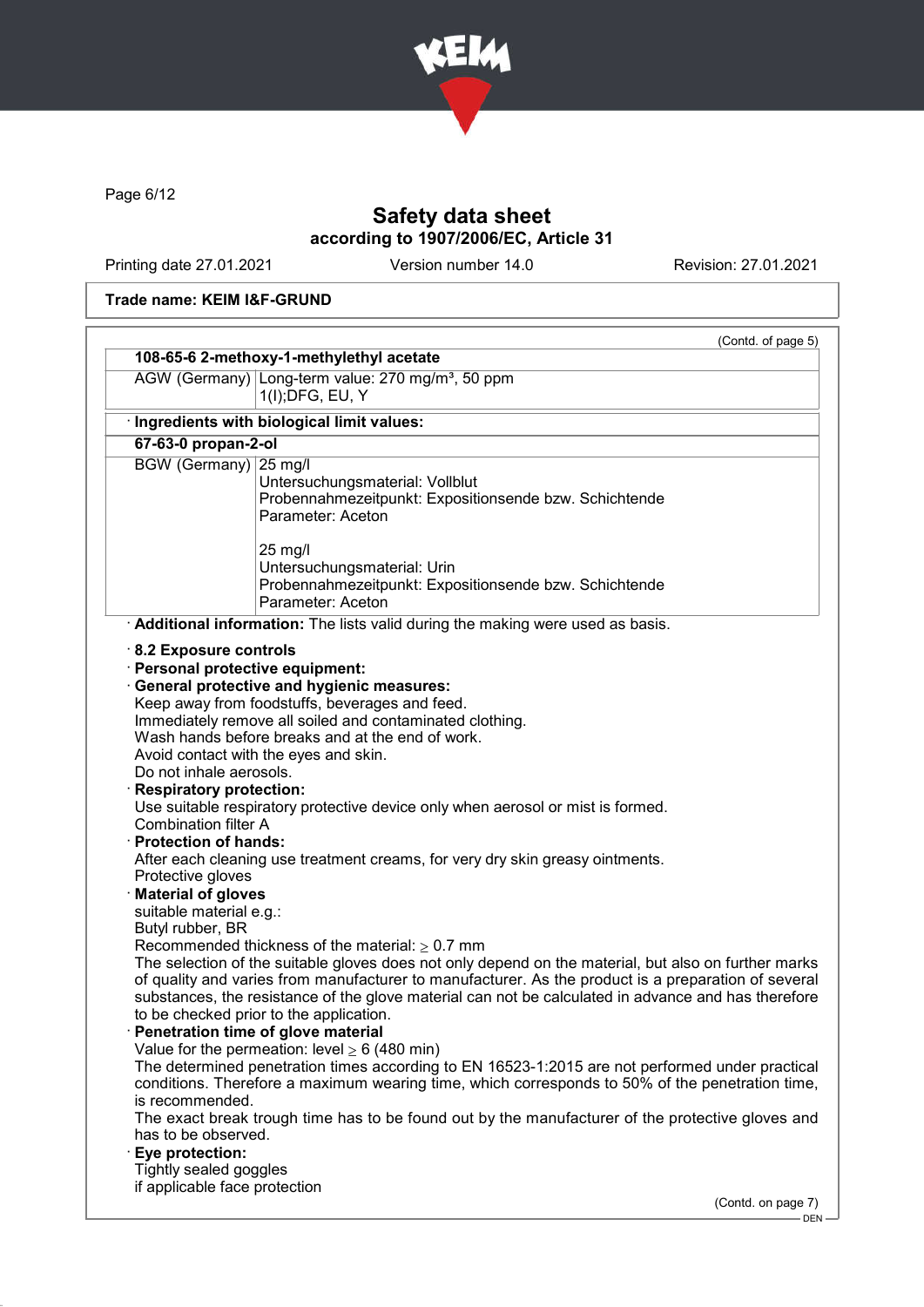

Page 7/12

## Safety data sheet according to 1907/2006/EC, Article 31

Printing date 27.01.2021 Version number 14.0 Revision: 27.01.2021

(Contd. of page 6)

#### Trade name: KEIM I&F-GRUND

## · Body protection:

Solvent resistant protective clothing After contact with skin wash thoroughly with water and apply lotion. · Limitation and supervision of exposure into the environment See Section 12 and 6.2 No further relevant information available.

## SECTION 9: Physical and chemical properties

| 9.1 Information on basic physical and chemical properties<br><b>General Information</b><br>Appearance: |                                                                                                   |
|--------------------------------------------------------------------------------------------------------|---------------------------------------------------------------------------------------------------|
| Form:                                                                                                  | Fluid                                                                                             |
| Colour:                                                                                                | Colourless                                                                                        |
| · Odour:                                                                                               | Solvent-like                                                                                      |
| Odour threshold:                                                                                       | Not determined                                                                                    |
| · pH-value:                                                                                            | Not determined                                                                                    |
| Change in condition                                                                                    |                                                                                                   |
| <b>Melting point/freezing point:</b>                                                                   | Not determined                                                                                    |
| Initial boiling point and boiling range: >35 °C                                                        |                                                                                                   |
| · Flash point:                                                                                         | $<7^{\circ}$ C                                                                                    |
| · Flammability (solid, gas):                                                                           | Not applicable                                                                                    |
| · Ignition temperature:                                                                                | Not determined                                                                                    |
| Decomposition temperature:                                                                             | Not determined                                                                                    |
| · Auto-ignition temperature:                                                                           | Product is not selfigniting.                                                                      |
| <b>Explosive properties:</b>                                                                           | Product is not explosive. However, the formation of<br>explosive air/vapour mixtures is possible. |
| <b>Explosion limits:</b>                                                                               |                                                                                                   |
| Lower:                                                                                                 | 0.6 Vol %                                                                                         |
| Upper:                                                                                                 | 15 Vol %                                                                                          |
| <b>Oxidising properties:</b>                                                                           | Not applicable                                                                                    |
| Vapour pressure at 50 °C:                                                                              | <1,100 hPa                                                                                        |
| · Density at 20 °C:                                                                                    | $0.9*$ g/cm <sup>3</sup>                                                                          |
| · Relative density                                                                                     | Not determined                                                                                    |
| · Vapour density                                                                                       | Not applicable.                                                                                   |
| <b>Evaporation rate</b>                                                                                | Not applicable.                                                                                   |
| · Solubility in / Miscibility with                                                                     |                                                                                                   |
| water:                                                                                                 | Partly soluble.                                                                                   |
| · Partition coefficient: n-octanol/water:                                                              | Not applicable                                                                                    |
|                                                                                                        | (Contd. on page 8)                                                                                |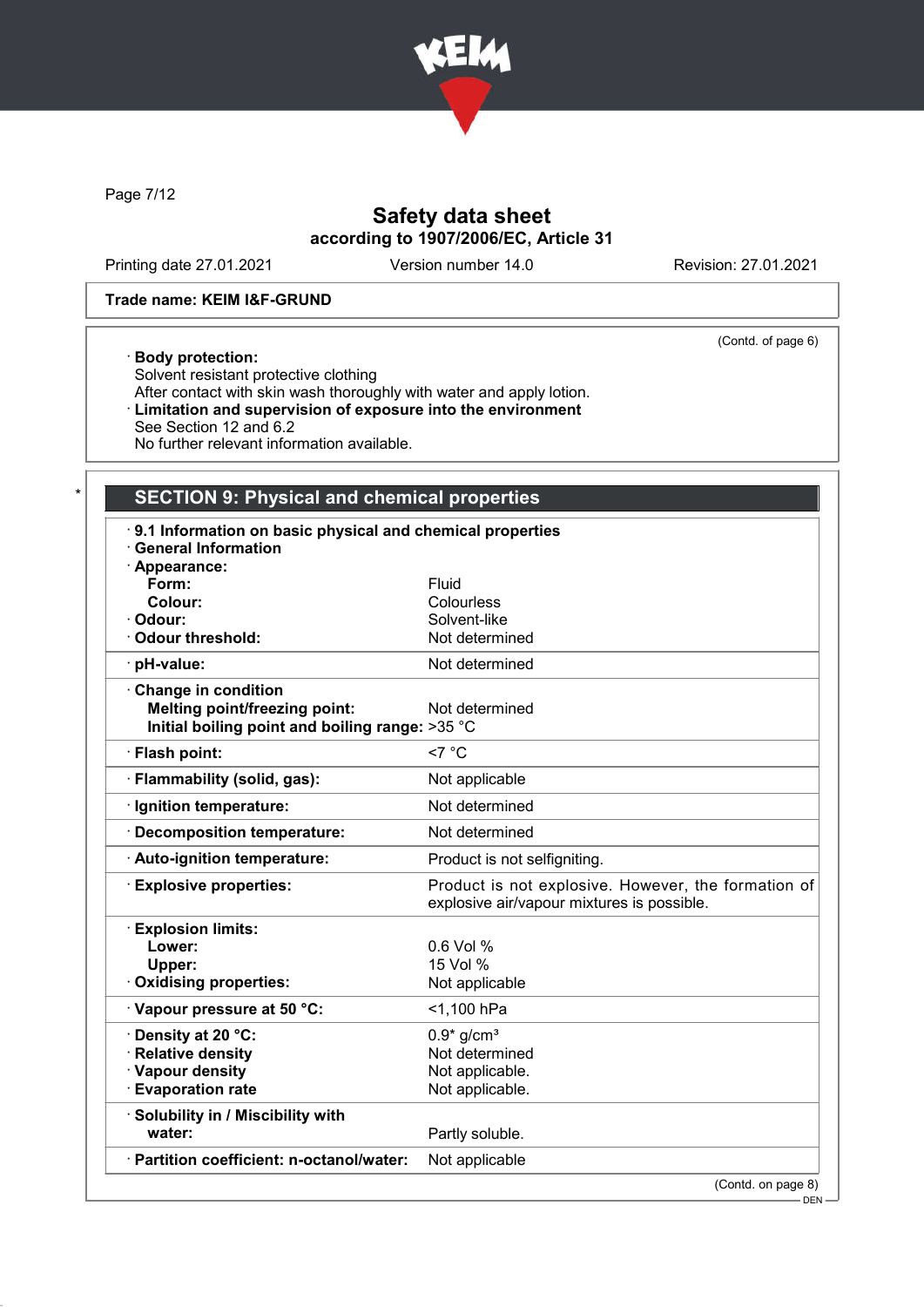

Page 8/12

## Safety data sheet according to 1907/2006/EC, Article 31

Printing date 27.01.2021 Version number 14.0 Revision: 27.01.2021

#### Trade name: KEIM I&F-GRUND

|                               | (Contd. of page 7)                                                              |
|-------------------------------|---------------------------------------------------------------------------------|
| · Viscosity:                  |                                                                                 |
| Dynamic:                      | Not determined.                                                                 |
| Kinematic at 20 °C:           | 18 s (DIN 53211/4)                                                              |
| · Solvent separation test:    | $<$ 3 % (20 $^{\circ}$ C)                                                       |
| $\cdot$ 9.2 Other information | * The values are for freshly produced material and may<br>change with the time. |

### SECTION 10: Stability and reactivity

- · 10.1 Reactivity No further relevant information available.
- · 10.2 Chemical stability Stable under normal conditions of storage and use.
- · Thermal decomposition / conditions to be avoided:
- No decomposition if used and stored according to specifications.
- · 10.3 Possibility of hazardous reactions No dangerous reactions known.
- · 10.4 Conditions to avoid No further relevant information available.
- · 10.5 Incompatible materials:
- Bases

oxidizing agents

- Acids
- · 10.6 Hazardous decomposition products:
- In case of fire, the following can be released:
- Carbon oxides (COx)
- Nitrogen oxides (NOx)

No hazardous decomposition products if stored and handled as prescribed.

### **SECTION 11: Toxicological information**

- · 11.1 Information on toxicological effects
- · Acute toxicity Based on available data, the classification criteria are not met.
- · Primary irritant effect:
- · Skin corrosion/irritation

Frequent persistent contact with the skin may cause skin irritation.

Repeated exposure may cause skin dryness or cracking.

- · Serious eye damage/irritation
- Causes serious eye damage. · during inhalation:
- Vapours may cause drowsiness and dizziness. Irritant effect possible.
- · during swallowing: Irritant effect possible

· Respiratory or skin sensitisation Based on available data, the classification criteria are not met.

- · Other information (about experimental toxicology):
- Experimental analysis are not available.

The product was not tested. The statements on toxicology have been derived from the properties of the individual components.

(Contd. on page 9)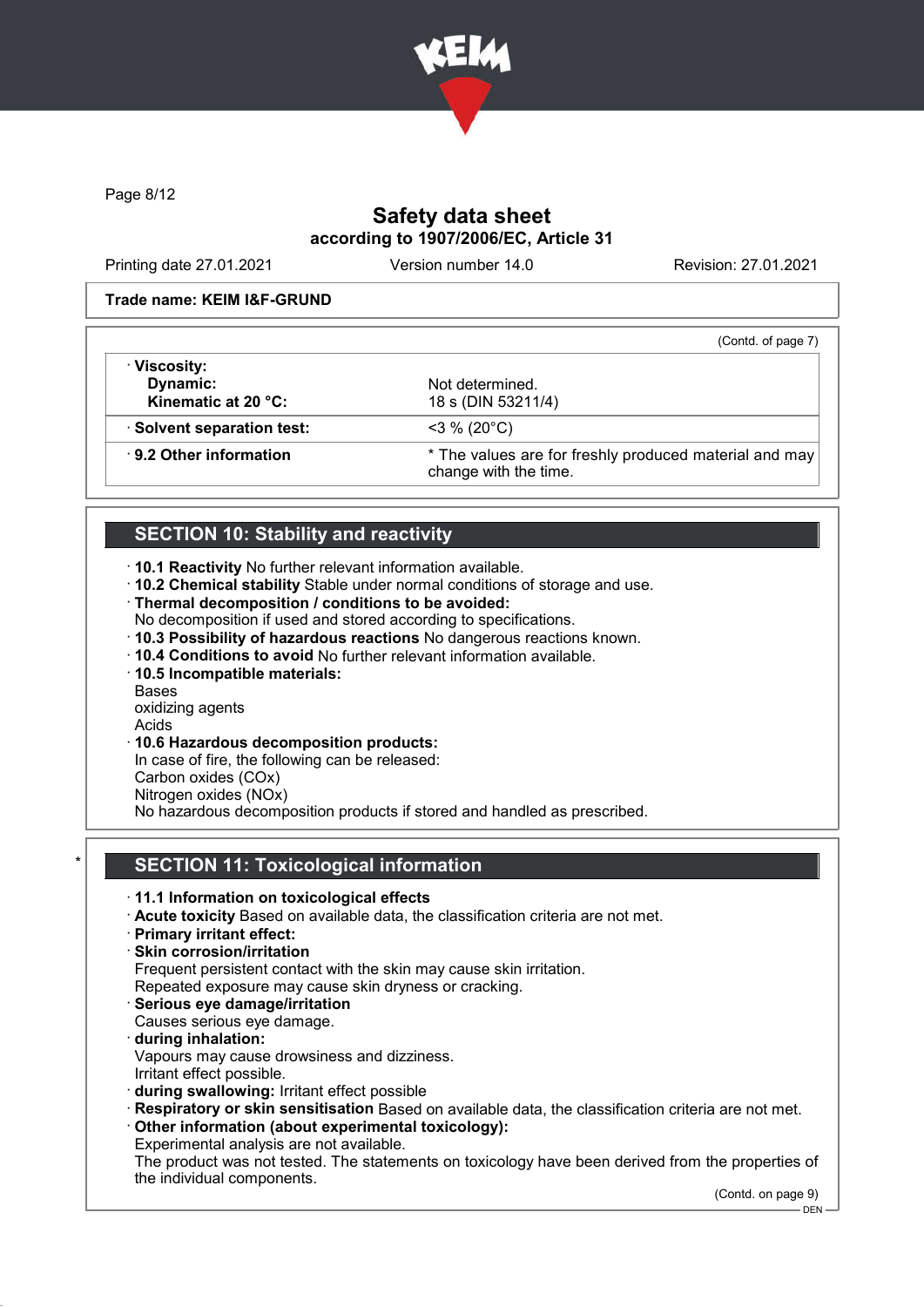

Page 9/12

### Safety data sheet according to 1907/2006/EC, Article 31

Printing date 27.01.2021 Version number 14.0 Revision: 27.01.2021

(Contd. of page 8)

#### Trade name: KEIM I&F-GRUND

- · Subacute to chronic toxicity: · CMR effects (carcinogenity, mutagenicity and toxicity for reproduction) Not applicable
- · Germ cell mutagenicity Based on available data, the classification criteria are not met.
- · Carcinogenicity Based on available data, the classification criteria are not met.
- · Reproductive toxicity Based on available data, the classification criteria are not met.
- · STOT-single exposure
- May cause drowsiness or dizziness.
- · STOT-repeated exposure Based on available data, the classification criteria are not met.
- · Aspiration hazard Based on available data, the classification criteria are not met.

### **SECTION 12: Ecological information**

- · 12.1 Toxicity
- · Aquatic toxicity: No further relevant information available.
- · 12.2 Persistence and degradability No further relevant information available.
- · 12.3 Bioaccumulative potential No further relevant information available.
- · 12.4 Mobility in soil No further relevant information available.
- · Additional ecological information:
- · AOX-indication:

According to our standard of knowledge the product does not contain any organic bounded halogen. The product has no influence on the waste water's AOX-value.

#### · According to the formulation contains the following heavy metals and compounds from the EU guideline NO. 2006/11/EC:

According to our current data base the product does not consist of any heavy metals or substances of EU-directives 76/464/EWG.

General notes:

Do not allow product to reach ground water, water course or sewage system.

At present there are no ecotoxicological assessments.

The statements on ecotoxicology have been derived from the properties of the individual components.

- Water hazard class 1 (German Regulation) (Self-assessment): slightly hazardous for water
- · 12.5 Results of PBT and vPvB assessment
- · PBT: Not applicable
- · vPvB: Not applicable
- · 12.6 Other adverse effects No further relevant information available.

### SECTION 13: Disposal considerations

#### · 13.1 Waste treatment methods

· Recommendation

Must not be disposed with household garbage. Do not allow product to reach sewage system. Disposal must be made according to official regulations.

#### · European waste catalogue

08 01 11\* waste paint and varnish containing organic solvents or other hazardous substances

(Contd. on page 10) **DEN**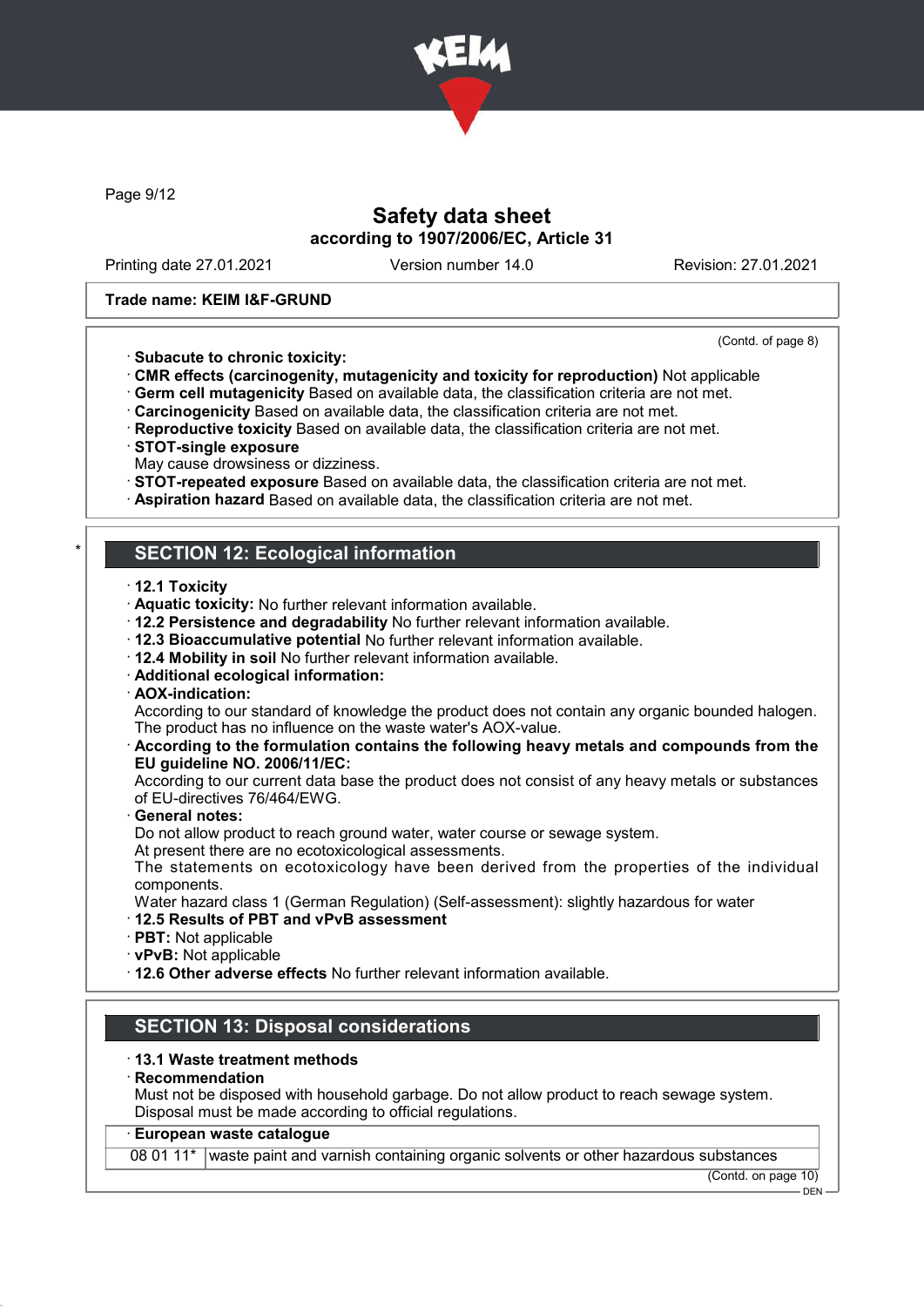

Page 10/12

## Safety data sheet according to 1907/2006/EC, Article 31

Printing date 27.01.2021 Version number 14.0 Revision: 27.01.2021

#### Trade name: KEIM I&F-GRUND

(Contd. of page 9)

· Uncleaned packaging:

· Recommendation: Disposal must be made according to official regulations.

· Recommended cleansing agents: Water, if necessary with cleansing agents.

| <b>SECTION 14: Transport information</b>                          |                                                                                                                 |
|-------------------------------------------------------------------|-----------------------------------------------------------------------------------------------------------------|
| $\cdot$ 14.1 UN-Number<br>· ADR, IMDG, IATA                       | <b>UN1263</b>                                                                                                   |
| 14.2 UN proper shipping name<br>$\cdot$ ADR<br>· IMDG, IATA       | 1263 PAINT, special provision 640D<br><b>PAINT</b>                                                              |
| 14.3 Transport hazard class(es)                                   |                                                                                                                 |
| · ADR, IMDG, IATA                                                 |                                                                                                                 |
|                                                                   |                                                                                                                 |
| · Class                                                           | 3 Flammable liquids.                                                                                            |
| · Label                                                           | 3                                                                                                               |
| 14.4 Packing group<br>· ADR, IMDG, IATA                           | Ш                                                                                                               |
| · 14.5 Environmental hazards:<br>· Marine pollutant:              | <b>No</b>                                                                                                       |
| 14.6 Special precautions for user                                 | Warning: Flammable liquids.                                                                                     |
| · Hazard identification number (Kemler code): 33<br>· EMS Number: |                                                                                                                 |
| · Stowage Category                                                | $F-E, S-E$<br>B                                                                                                 |
| 14.7 Transport in bulk according to Annex II                      |                                                                                                                 |
| of Marpol and the IBC Code                                        | Not applicable                                                                                                  |
| · Transport/Additional information:                               |                                                                                                                 |
| $\cdot$ ADR                                                       |                                                                                                                 |
| · Limited quantities (LQ)                                         | 5L                                                                                                              |
| <b>Excepted quantities (EQ)</b>                                   | Code: E2<br>Maximum net quantity per inner packaging: 30 ml<br>Maximum net quantity per outer packaging: 500 ml |
| · Transport category                                              | $\overline{2}$                                                                                                  |
| · Tunnel restriction code                                         | D/E                                                                                                             |
|                                                                   | (Contd. on page 11)                                                                                             |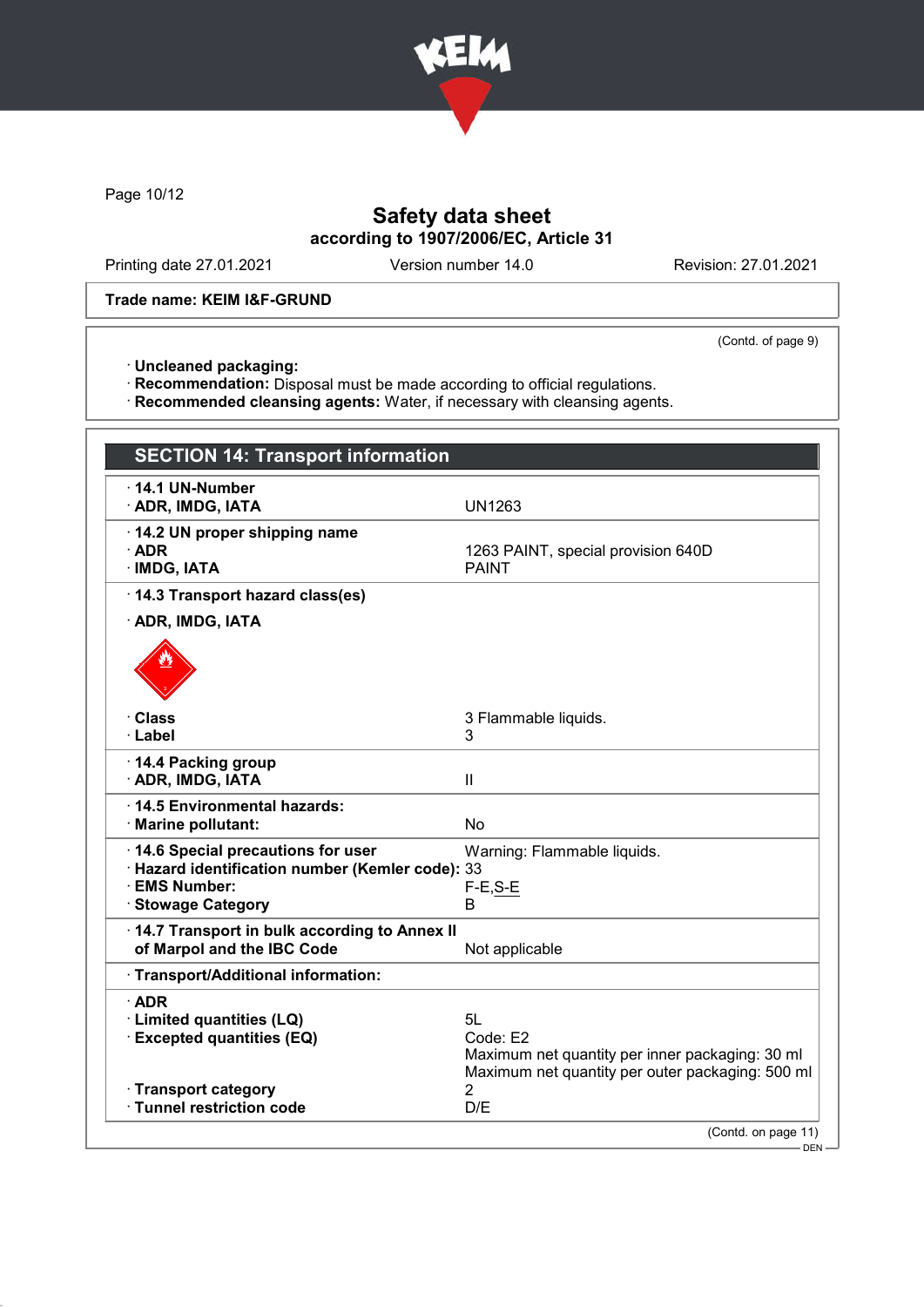

Page 11/12

## Safety data sheet according to 1907/2006/EC, Article 31

Printing date 27.01.2021 Version number 14.0 Revision: 27.01.2021

#### Trade name: KEIM I&F-GRUND

(Contd. of page 10)

| · UN "Model Regulation":                                         | Maximum net quantity per inner packaging: 30 ml<br>Maximum net quantity per outer packaging: 500 ml<br>UN 1263 PAINT, SPECIAL PROVISION 640D, 3,<br>Ш |
|------------------------------------------------------------------|-------------------------------------------------------------------------------------------------------------------------------------------------------|
| ∙IMDG<br>· Limited quantities (LQ)<br>· Excepted quantities (EQ) | 5L<br>Code: E2                                                                                                                                        |

### **SECTION 15: Regulatory information**

- · 15.1 Safety, health and environmental regulations/legislation specific for the substance or mixture
- · Labelling according to Regulation (EC) No 1272/2008

For information on labelling please refer to section 2 of this document.

- · Directive 2012/18/EU
- · Named dangerous substances ANNEX I None of the ingredients is listed.
- · Seveso category P5c FLAMMABLE LIQUIDS
- · Qualifying quantity (tonnes) for the application of lower-tier requirements 5,000 t
- · Qualifying quantity (tonnes) for the application of upper-tier requirements 50,000 t
- · DIRECTIVE 2011/65/EU on the restriction of the use of certain hazardous substances in electrical and electronic equipment – Annex II

None of the ingredients is listed.

· National regulations:

- · Waterhazard class: Water hazard class 1 (Self-assessment): slightly hazardous for water.
- · Other regulations, limitations and prohibitive regulations

· Please note:

TRGS 200 (Germany)

TRGS 500 (Germany)

TRGS 510 (Germany)

TRGS 900 (Germany)

· Substances of very high concern (SVHC) according to REACH, Article 57 Not applicable

· Product-Code/Giscode: BSL50

· 15.2 Chemical safety assessment: A Chemical Safety Assessment has not been carried out.

## SECTION 16: Other information

This information is based on our present knowledge. However, this shall not constitute a guarantee for any specific product features and shall not establish a legally valid contractual relationship.

#### **Relevant phrases**

H225 Highly flammable liquid and vapour.

- H226 Flammable liquid and vapour.
- H315 Causes skin irritation.

(Contd. on page 12)